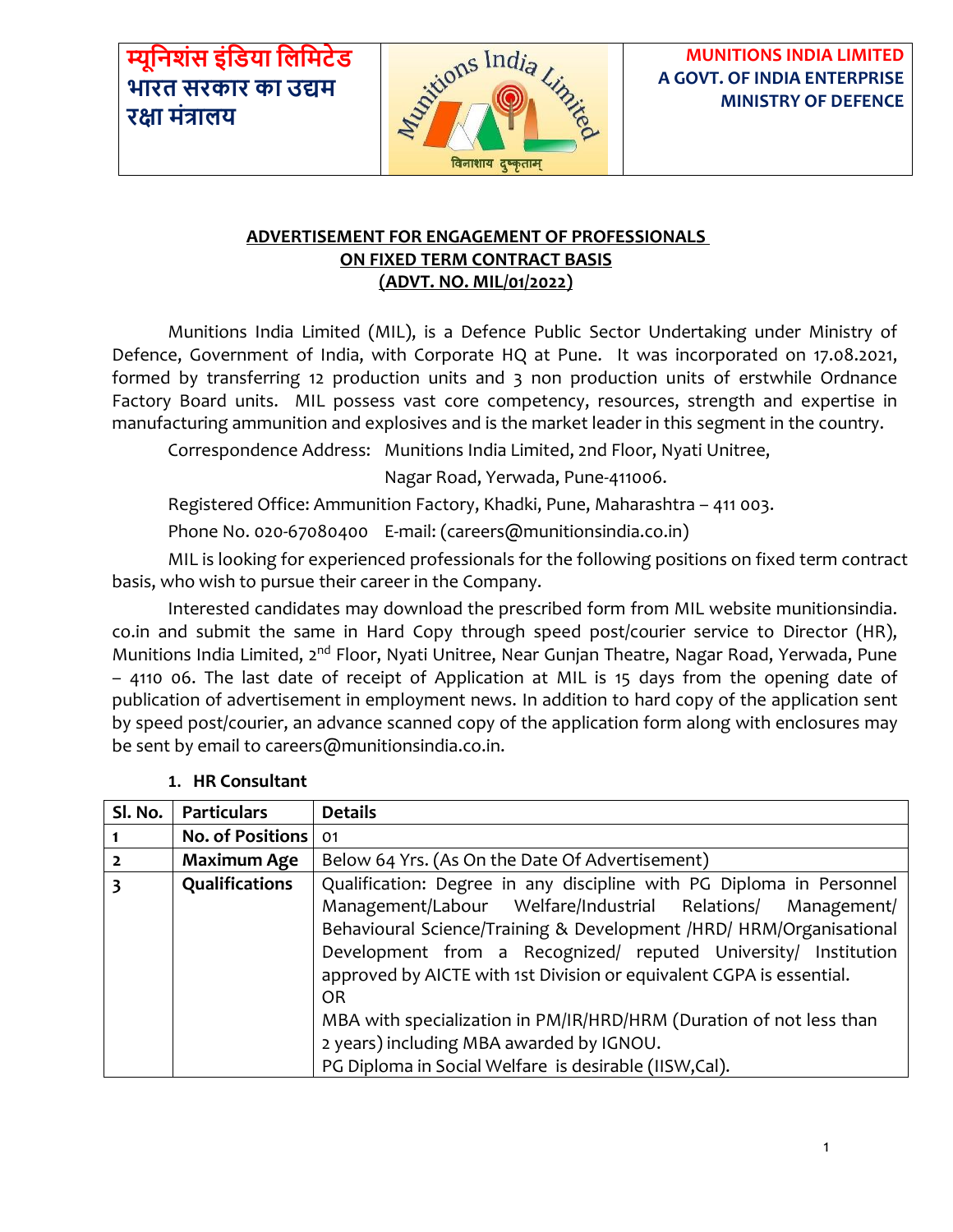|   | <b>Experience</b>                                                                          | Minimum 20 years in CPSE/DPSU.                                   |
|---|--------------------------------------------------------------------------------------------|------------------------------------------------------------------|
|   | Detailed terms, qualification, experience, job specification, skills required<br>Nature of |                                                                  |
|   | responsibilities                                                                           | for the post are attached as <b>Annexure - A</b>                 |
| ь | <b>Tenure</b>                                                                              | 24 Months (extendable by another 12 Months).                     |
|   |                                                                                            | <b>Remuneration:</b>   Rs. 1,00,000/- (All inclusive) per month. |

# **2. Company Secretary**

| Sl. No. | <b>Particulars</b>      | <b>Details</b>                                                        |  |  |  |  |  |
|---------|-------------------------|-----------------------------------------------------------------------|--|--|--|--|--|
|         | <b>No. of Positions</b> | 01                                                                    |  |  |  |  |  |
|         | <b>Maximum Age</b>      | Below 64 Yrs. (As On the Date Of Advertisement)                       |  |  |  |  |  |
| 3       | Qualifications          | i. Qualified Company Secretary having Associate/Fellow                |  |  |  |  |  |
|         |                         | membership of the ICSI Institute.                                     |  |  |  |  |  |
|         |                         | ii. LLB/CA (preferable).                                              |  |  |  |  |  |
|         |                         | iii. Preference to candidates with PSU background.                    |  |  |  |  |  |
|         | <b>Experience</b>       | Please refer detailed advt. attached as Annexure -A                   |  |  |  |  |  |
| 5       | Nature of               | Detailed terms, qualifications, experience, job specification, skills |  |  |  |  |  |
|         | responsibilities        | required for the post are attached as Annexure -A.                    |  |  |  |  |  |
| 6       | <b>Tenure</b>           | 24 Months (extendable by another 12 Months).                          |  |  |  |  |  |
|         | <b>Remuneration:</b>    | Rs. 85,000- (All inclusive) per month.                                |  |  |  |  |  |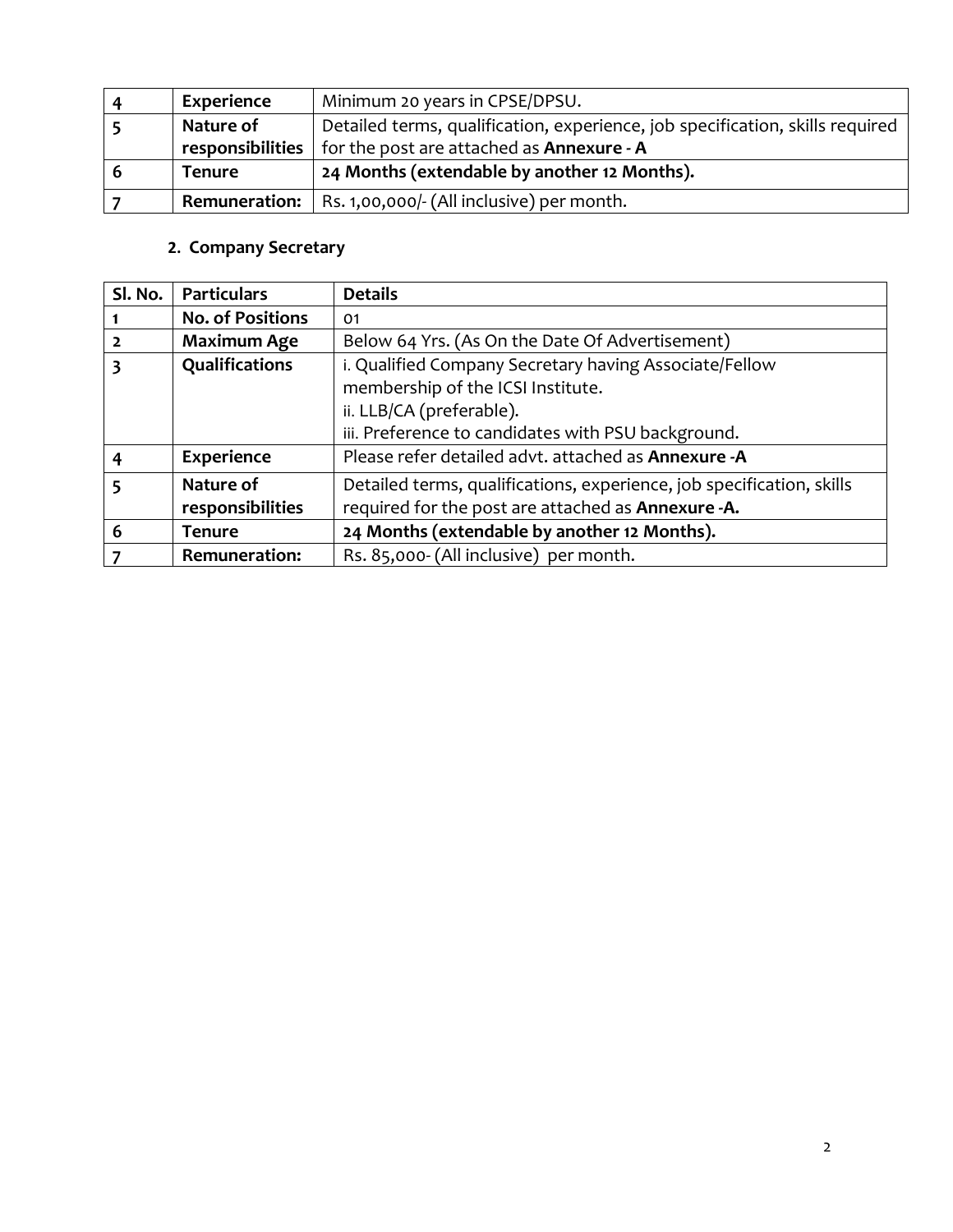### **Detailed terms, qualification, experience, job specification, skills required for the post**

#### **1. Name of the Post: HR Consultant**

### **(Location - Company Headquarter, Pune, Maharashtra)**

### Tenure – **24 Months (extendable by another 12 Months).**

Number of vacancies – 01 (UR)

**Qualification**: Degree in any discipline with PG Diploma in Personnel Management/Labour Welfare/Industrial Relations/ Management/ Behavioural Science/Training & Development /HRD/ HRM/Organisational Development from a Recognized/ reputed University/ Institution approved by AICTE with 1st Division or equivalent CGPA is essential.

OR

MBA with specialization in PM/IR/HRD/HRM (Duration of not less than 2 years) including MBA awarded by IGNOU.

PG Diploma in Social Welfare (IISW, Cal) is desirable.

**Experience** – minimum 20 years in CPSE/DPSU – as on the date of advertisement.

Must be either working or retired in E9 pay scale (150000-300000) in HR Division in CPSE/DPSU or retired as Director/HR in CPSE/DPSU.

The incumbent should have a wide exposure to industrial environment and should be conversant with HR Policy development and its implementation, industrial relations / welfare activities, recruitment/induction/ placement, training & development and change management interventions, compensation and benefit administration, industrial law and their implementation, contract labor management, liaising with various Govt. and statutory/Enforcement agencies, disciplinary matters/ domestic enquiry, etc. work experience in ERP environment etc. will be desirable .

Age limit: 64 Years

Remuneration: Rs. 1,00,000/- (All inclusive) per month.

#### **Job Specification/Job Requirement/Skill competency –**

#### **To provide strategic insight/consultancy in HR in following areas :**

- ➢ Preparation of HR Manuals, Rules and Policies for MIL in line with the DPE guidelines as well as best practices in other reputed institutions/organizations.
- ➢ To provide strategic insight in HR for building appropriate Corporate Organizational Structure at the HQ as well as at Unit level.
- ➢ Fixation of Pay Scales (Both Executives & Non-Executives), Allowances & benefits and incentives of all employees in line with the DPE guidelines.
- ➢ Restructuring the Manpower/Cadre as per the Organization requirement. To frame and implement policy and procedure for hiring and recruitment.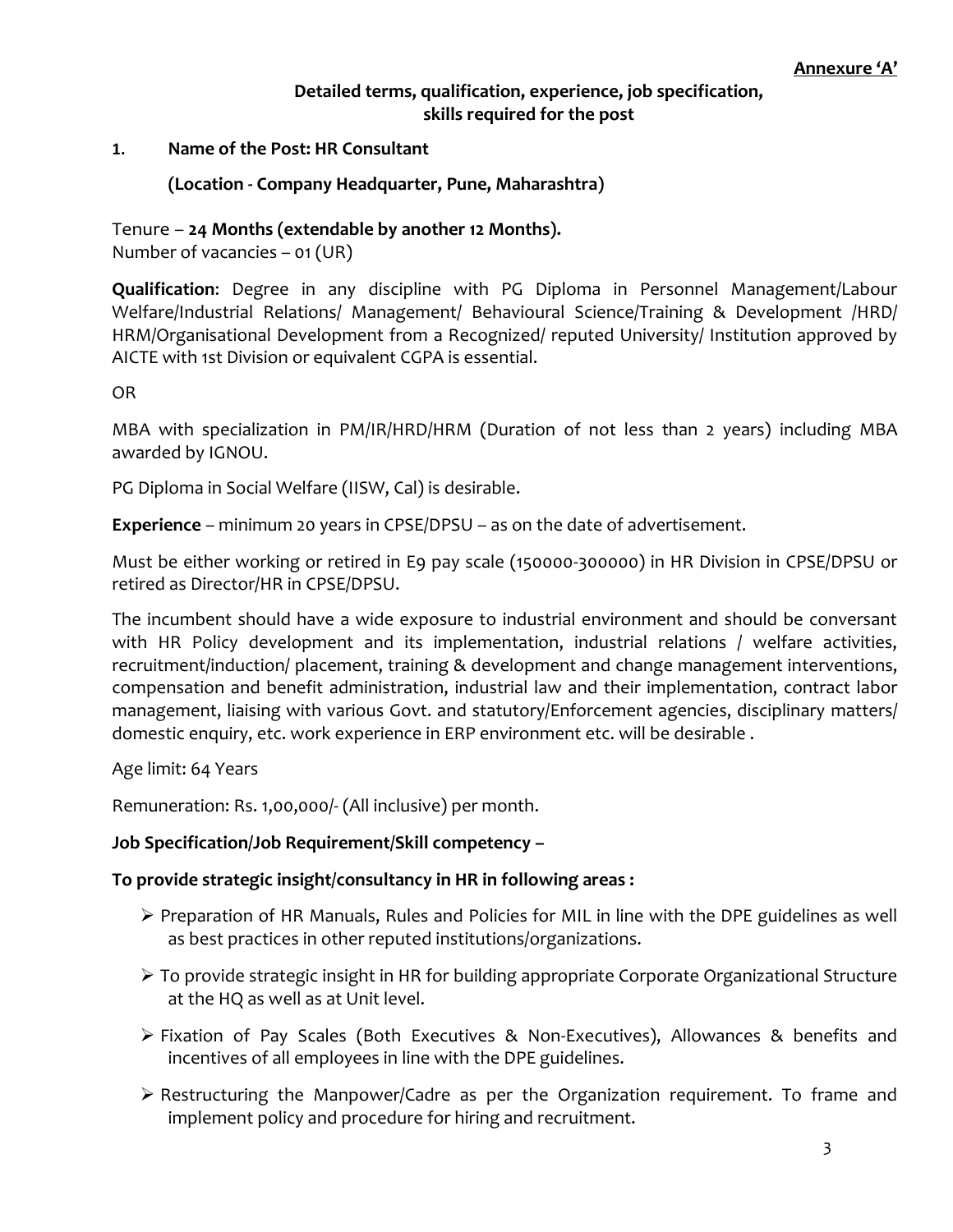- ➢ To frame and implement Performance Management System (PMS) through appropriate annual performance appraisal system, career progression based on objective assessments & succession planning to fulfil the business requirements and as a means to motivate talent & enhancingproductivity.
- ➢ To develop COMPETENCY BASED PRACTICES for MIL Behavioural Competency Model to be developed for the Executives and starting of Online Development Centres (ODC) and conducting Competency Development Workshops for addressing identified competencies.
- ➢ To establish People Capability Maturity Model (PCMM) in MIL for HR excellence.
- ➢ To establish appropriate IR mechanism at Corporate and Unit level in accordance with Labour Codes/Statutory provisions and GOI guidelines.
- ➢ To identify capacity building requirements Skill Assessment and development, Training & Development activities viz: Design and development of Training modules.
- ➢ To help MIL Institutes of Learning to develop as Centers Of Excellence and Centers of Specialized Training.
- ➢ Guidance on RTI matters, Parliamentary questions and other statutory correspondence with Ministries and other Government bodies.
- ➢ Town Planning and Estate Management.
- ➢ To frame policy for hiring office space, negotiating and mediating on behalf of the Company.
- ➢ Any other related job.

### **Knowledge:**

- ➢ Wide exposure to industrial environment in a PSU set up, Organisational Structure, HR Policy development and its implementation.
- ➢ Industrial relations / welfare activities, IR Mechanisms, Manpower Planning recruitment /induction/ placement, Training & Development and change management interventions,
- ➢ Compensation and benefit administration, Industrial law and their implementation, Contract labour management, Liaising with various Govt. and statutory/Enforcement agencies,
- ➢ Disciplinary matters/ domestic enquiry, etc., Office automation, Work experience in ERP environment etc., will be desirable.
- ➢ To frame and oversee and monitor an appropriate Performance Management System (PMS) & Talent Retention through annual appraisal functions, career progression based on objective assessments to fulfil the business requirements and as a means to motivate talent & enhancing productivity.
- ➢ Town Planning and Development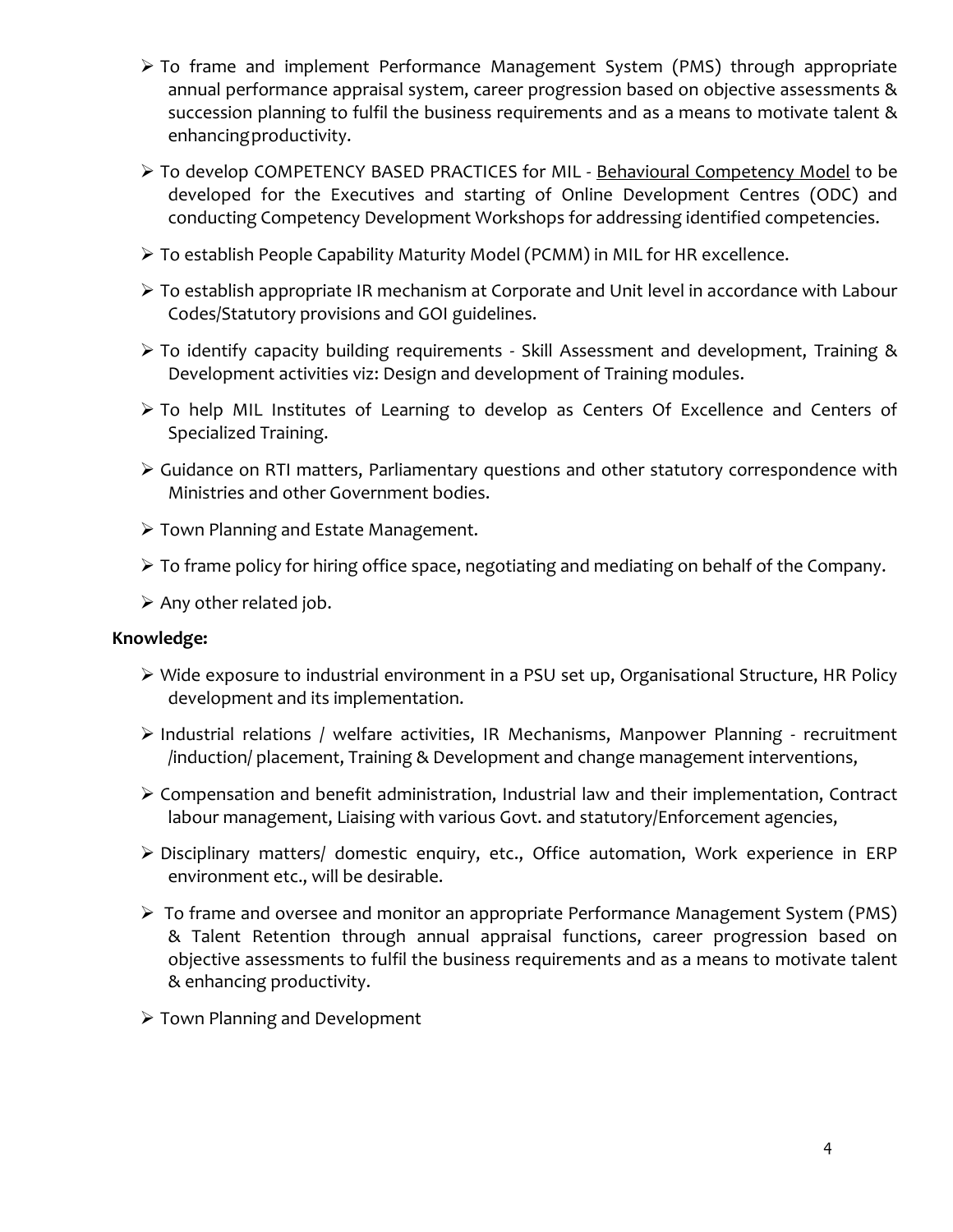Tenure – **24 Months (extendable by another 12 Months).** Number of posts- 01 (UR)

### **Educational Qualification**

### **Essential**: -

*Acquired Company Secretary Qualification with Associate/Fellow membership of ICSI along with Graduation in any discipline from a recognized University/Institute. Knowledge of computers.*

**Added Advantage**: - Full time UG/PG Degree in Law OR Chartered Accountant (Candidates with LLB or CA will be preferred)

### **Post Qualification Experience**: -

### **For candidates from PSEs/Govt. Sector**

| No. of years of Experience | Minimum 08 years |
|----------------------------|------------------|

**OR**

### **For candidates from Private sector**

| No. of years of Experience | Minimum 10 years |
|----------------------------|------------------|
|----------------------------|------------------|

**OR**

**For candidates served in Private and Public sector**

| No. of years of | Minimum 10 years (combined experience in |
|-----------------|------------------------------------------|
| Experience      | public and private sector)               |

# *Desirable requirement for Private Sector candidates:*

The candidates have the required years of relevant post qualification experience in organization which are listed in the NSE/BSE and having an average annual turnover of Rs. 1,000 crores or more (to be ascertained based on its audited annual financial statements of last 3 Financial Years).

### **Nature of Experience:**

Relevant post qualification experience means relevant work experience in a Company Secretarial setup with good understanding & knowledge of Companies Act, Rules and Regulations, SCRA, SEBI, Competition Act, FEMA Act, maintenance of statutory books/ registers/ records/ etc., Memorandum and Articles of Association etc.

It also includes having good knowledge of process, procedures and formalities of Public issue/ Right issue/ Bonus issue/ Split/ allotment of shares & certificates thereon/ listing of shares/ dividend payment/ monitoring activities of share transfer agents regarding share transfer, etc.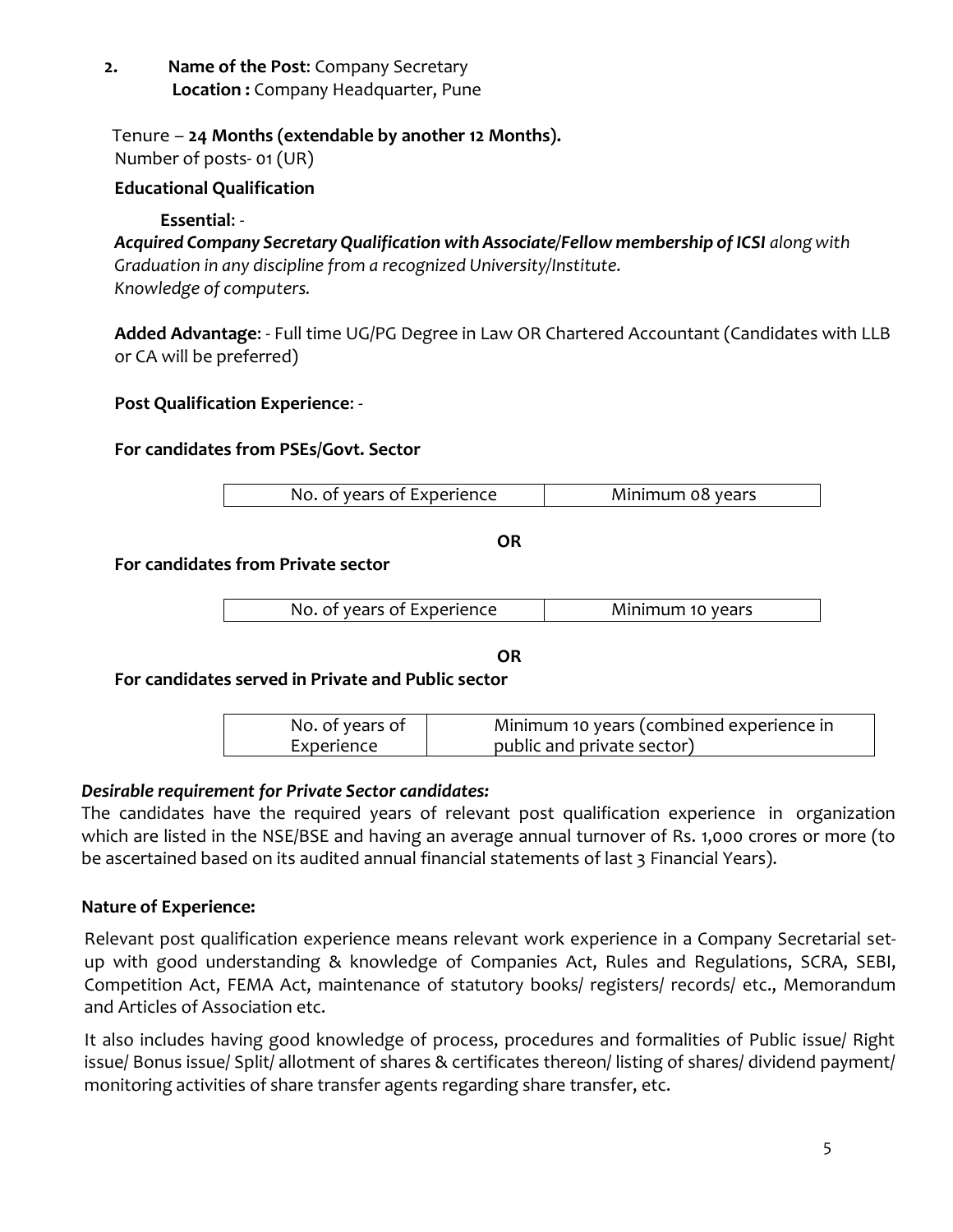Age Limit - 64 years.

Remuneration –Rs. 85,000/- (All inclusive) per month

### **Job Specification /Job Requirement**

### **To provide strategic insight/consultancy in Secretarial matters in following areas**

- $\triangleright$  Ensure compliance with Companies Act and all other applicable Statutory and constitutional requirements.
- ➢ Maintenance of all Registers and Records as per statutory requirements.
- ➢ Preparation and filing of all returns and reports as required by the Companies Act or any applicable statute to the ROC or to any Government authority.
- ➢ Ensure compliance with Government Instructions/guidelines on Corporate Governance issued by DPE or any other government Authority.
- ➢ Preparation of Agenda for Board Meetings, Annual General Meetings and conduct such meetings in a proper manner and preparation of minutes thereon.
- ➢ Preparation of proper Annual Report of the Company in accordance with legal and constitutional requirements. Advising the CMD and the Board on important issues.
- ➢ Maintain all Registers and Records as are statutorily required.

### **Knowledge:**

Companies Act and other applicable Statutes, Government/DPE guidelines on Corporate Governance, Company Secretarial Standards issued by ICSI, Procedure of conducting Board Meetings and Annual General Meetings of the Company, preparing Minutes of Board Meetings and Annual General Meetings etc., Preparing Annual Report of the Company, Coordination and liaising with Regulatory Authorities.

# **Skill/Competency:**

To ensure compliance with Companies Act and all other applicable Statutory and Constitutional requirements, maintenance of all Registers and Records as are statutorily required, prepare and file all returns and reports as required by the Companies Act or any applicable statute to the ROC or to any Government authority, ensure compliance with Government Instructions/guidelines on Corporate Governance issued by DPE or any other government Authority.

To prepare Agenda for Board and Annual Meetings and conduct meetings in a proper manner and prepare minutes, draft, prepare and print proper Annual Report of the Company, advise the CMD and the Board on important issues, maintain all Registers and Records as are statutorily required.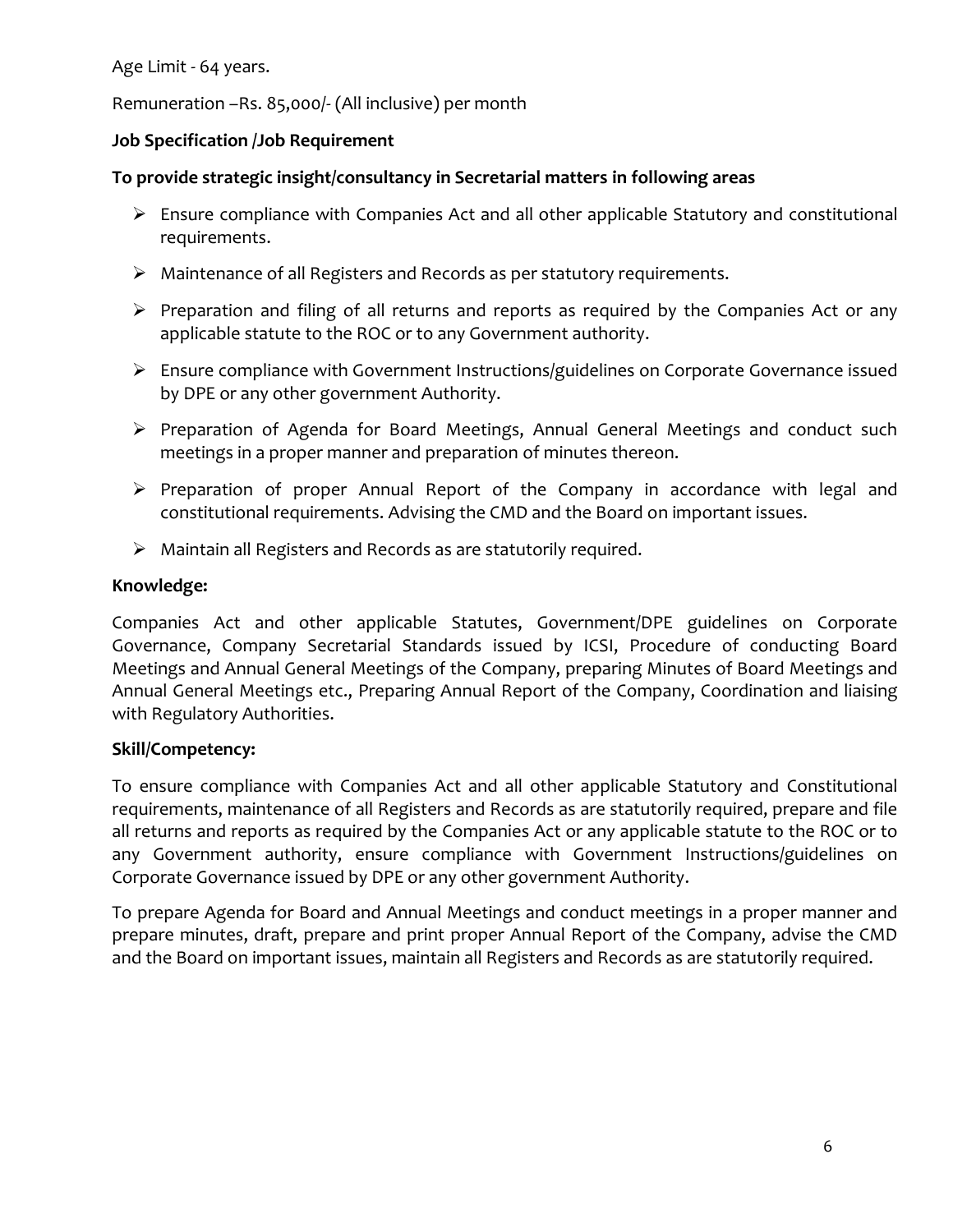**Advt. No. and Date……………………………………………………………… APPLICATION FOR THE POST OF …………………….**

> **Paste a recent Passport size Photograph**

| $\mathbf{1}$            | <b>NAME (IN CAPITAL)</b>              |  |
|-------------------------|---------------------------------------|--|
| $\mathbf{2}$            | FATHER's/MOTHER's/HUSBAND's           |  |
|                         | <b>NAME</b>                           |  |
| $\overline{\mathbf{3}}$ | <b>GENDER</b>                         |  |
|                         |                                       |  |
| $\overline{\mathbf{4}}$ | DATE OF BIRTH (DD/MM/YYYY)            |  |
|                         | AGE IN YRS./MONTHS. AS ON THE         |  |
|                         | <b>DATE OF ADEVERTISEMENT</b>         |  |
| 5                       | <b>WHETHER BELONGS TO SC/ST/OBC</b>   |  |
|                         | /PWD/OTHERS                           |  |
| 6                       | <b>HIGHEST QUALIFICATION</b>          |  |
|                         |                                       |  |
| $\overline{7}$          | TOTAL POST QUALIFICATION WORK         |  |
|                         | <b>EXPERIENCE AS ON THE DATE OF</b>   |  |
|                         | <b>ADEVERTISEMENT</b>                 |  |
| 8                       | DATE OF RETIREMENT /SEPARATION        |  |
|                         | <b>FROM THE LAST EMPLOYMENT</b>       |  |
| $\mathbf{i}$            | <b>NAME OF THE</b>                    |  |
|                         | <b>COMPANY/DEPARTMENT</b>             |  |
|                         | (WORKING/RETIRED)                     |  |
| ii                      | <b>WHETHER CPSE /STATE PSU/ GOVT.</b> |  |
|                         | <b>DEPARTMENT /REPUTED/LARGE</b>      |  |
|                         | PRIVATE SECTOR ORGANISATION           |  |
| iii                     | <b>POST CURRENTLY HELD ON</b>         |  |
|                         | <b>REGULAR (SUBSTANTIVE) BASIS</b>    |  |
|                         | WITH PAY SCALE, LEVEL AND GRADE       |  |
|                         | PAY (UNDER IDA & CDA PAY              |  |
|                         | <b>SCALES) OR ON THE DATE OF</b>      |  |
|                         | <b>RETIREMENT / SEPARATION.</b>       |  |
| 9                       | <b>PRESENT ADDRESS FOR</b>            |  |
|                         | <b>COMMUNICATION</b>                  |  |
|                         |                                       |  |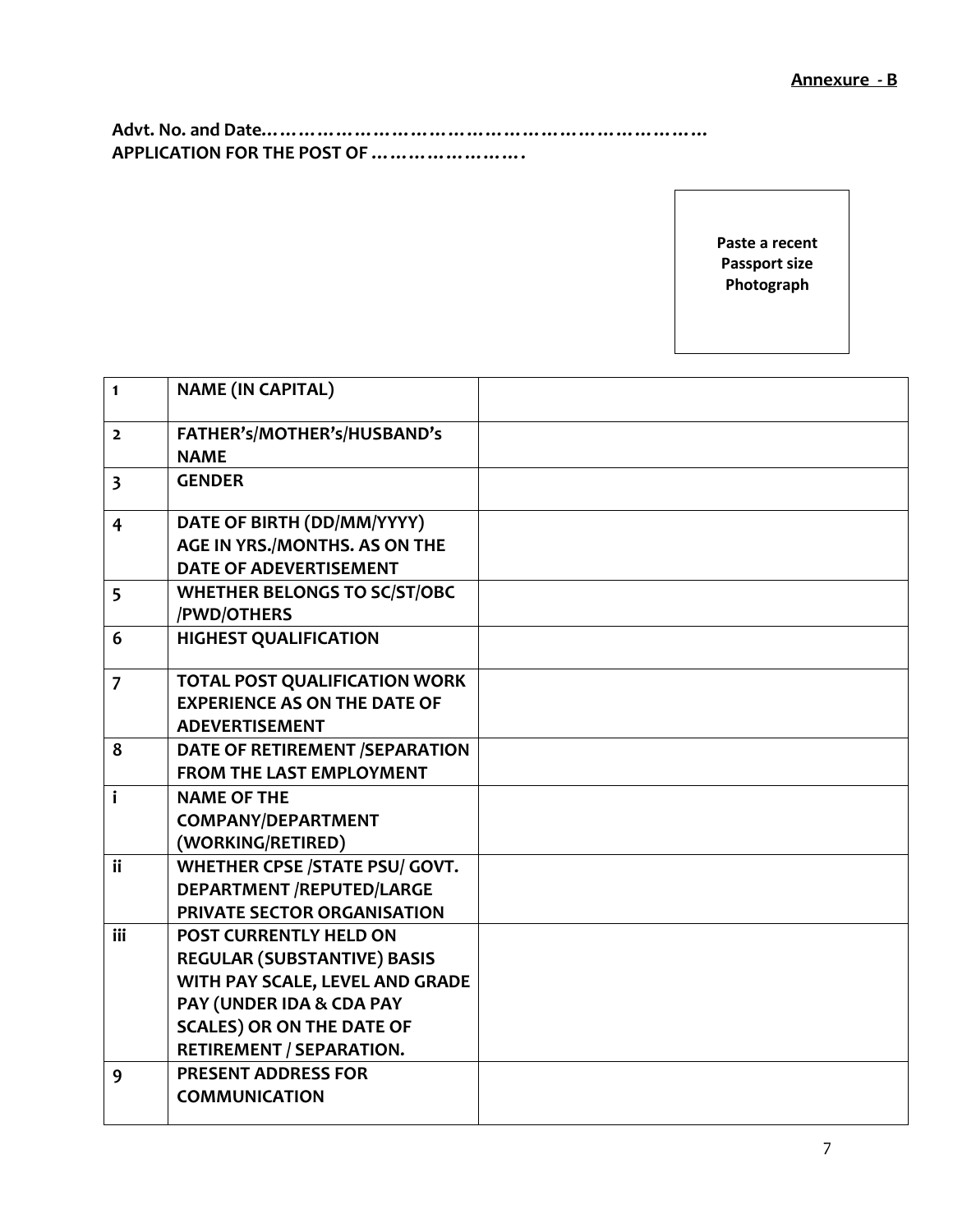| 10                | <b>PERMANENT ADDRESS</b> |  |
|-------------------|--------------------------|--|
| 11                | TELEPHONE/MOBILE NO.     |  |
| $12 \overline{ }$ | <b>EMAIL</b>             |  |
| 13                | <b>AADHAAR NUMBER</b>    |  |
| 14                | <b>PAN NUMBER</b>        |  |

### **12. EDUCATIONAL QUALIFICATIONS**

| SI. | Qualifications from $\mid$ % of marks |               | Year of $\vert$ | Name of        | <b>Affiliated</b>    |
|-----|---------------------------------------|---------------|-----------------|----------------|----------------------|
| No. | 10 <sup>th</sup> Class onwards        | obtained/CGPA | passing         | School/College | institute/university |
|     |                                       |               |                 |                |                      |
|     |                                       |               |                 |                |                      |
|     |                                       |               |                 |                |                      |
|     |                                       |               |                 |                |                      |
|     |                                       |               |                 |                |                      |

**13. PARTICULARS OF EXPERIENCE.**

| Name of the<br>Company/<br>Organization | Post<br>Held | Period of<br>Employment |    | Pay Scale / Level &<br><b>Grade Pay</b><br>in case of<br>PSUs/Govt. Depts. | CTC (In<br>Rs.) in<br>other<br>cases | Major<br><b>Responsibilities</b> |
|-----------------------------------------|--------------|-------------------------|----|----------------------------------------------------------------------------|--------------------------------------|----------------------------------|
|                                         |              | From                    | To |                                                                            |                                      |                                  |
|                                         |              |                         |    |                                                                            |                                      |                                  |
|                                         |              |                         |    |                                                                            |                                      |                                  |
|                                         |              |                         |    |                                                                            |                                      |                                  |
|                                         |              |                         |    |                                                                            |                                      |                                  |

**Additional information, if any, which you would like to mention in support of your suitability for the post:**

**…………………………………………..…………………………………………..……………………… …………………………………………..…………………………………………..……………………… …………………………………………..…………………………………………..……………………… …………………………………………..…………………………………………..………………………**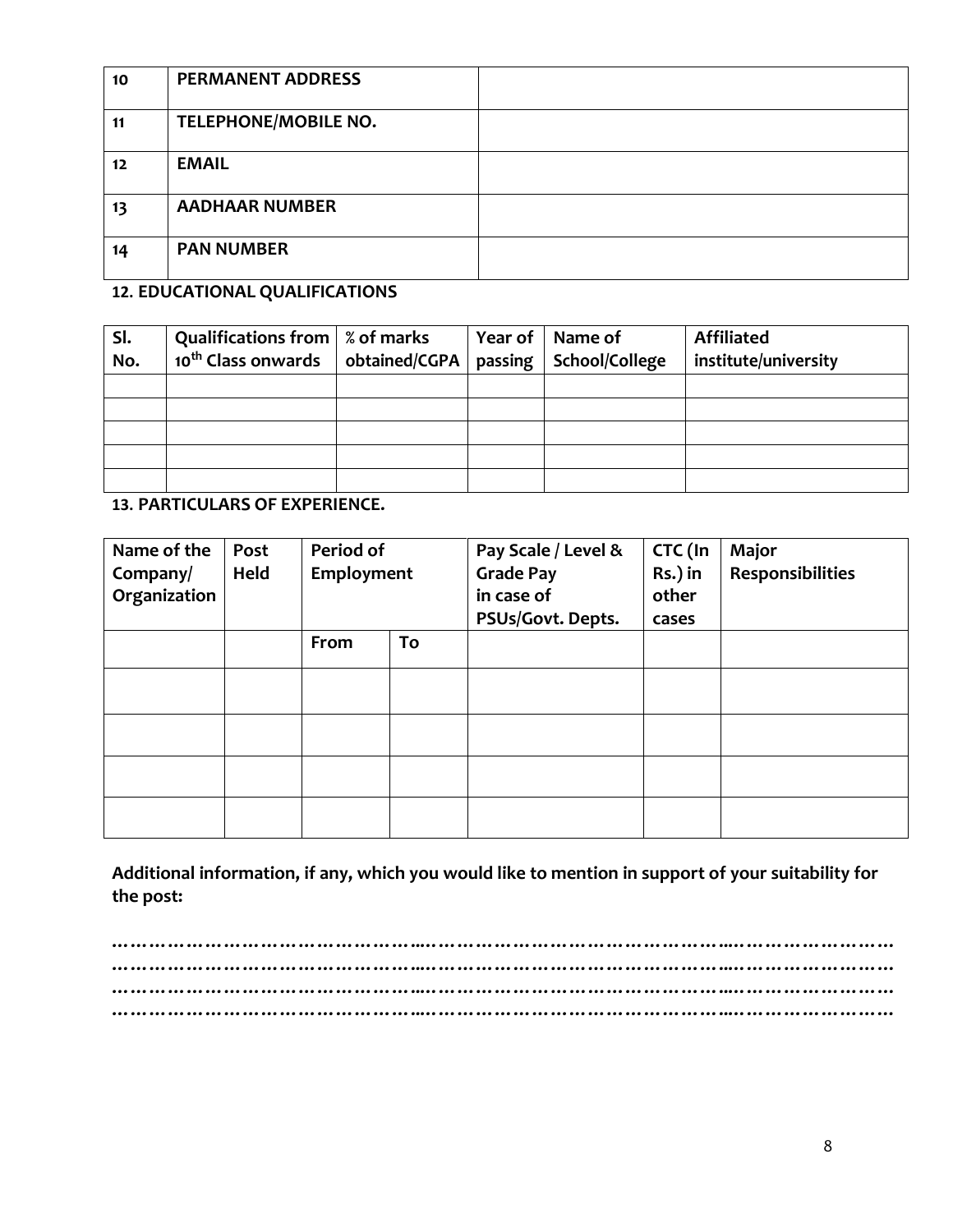**Declaration:**

**I, the undersigned, certify that to the best of my knowledge and belief, this CV correctly describes myself, my qualifications, and my experience. I understand that any willful misstatement described herein may lead to my disqualification or dismissal, if engaged.**

**I, the undersigned, also understand that the engagement is purely temporary and contractual and on Fixed Term Basis and it is not against any permanent vacancy and this engagement will not give me any claim for regular/permanent employment in the Company.**

**Place:**

**Date: Signature of the candidate Signature of the candidate** 

**[Documents to be enclosed (whichever applicable)]**

- **1. Valid document evidencing date of birth of the candidate (Secondary / Matriculation School Certificate / Birth Certificate).**
- **2.Educational Certificates – Marksheets & Degree (Diploma, Graduation, Post-Graduation) 3.Work experience –**
	- **a) Joining-Relieving Letter from Company/Organization.**
		- **b) Experience /Service Certificate**/**Salary statement/Bank Statement issued by Company/Organization (it should indicate date of joining and date of relieving from each organization where worked).**
		- **c) Salary Certificate together with ITR or Form-16 A issued by present / past employers(s).**
- **4. Caste Certificate in case of candidates belonging to reserved category.**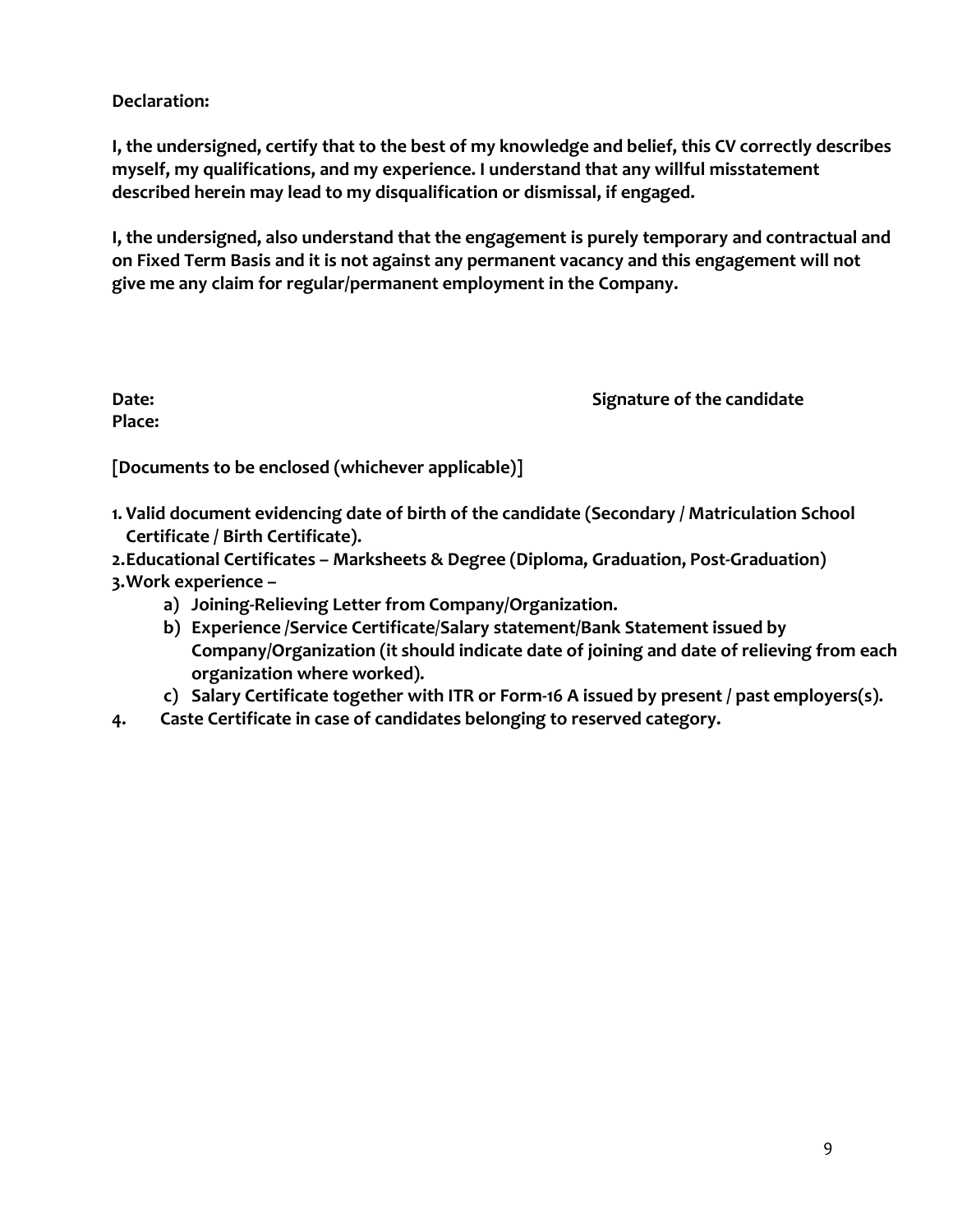### **Annexure C**

### **TERMS AND CONDITIONS FOR ENGAGEMENT OF PROFESSIONALS ON FIXED TERM CONTRACT**

**1. SELECTION PROCESS**: Selection will be based on qualification and experience and/or performance in the interview/interaction.

**a) SCREENING:** Screening of Applications will be done by a Screening Committee constituted for that purpose. Candidates are required to fill in the Application Form (attached with the advertisement) complete in all respects. Candidates may be shortlisted for Interview. The Company may adopt higher criteria in case of receipt of more number of applicants meeting eligibility criteria.

# **b) INTERVIEW:**

- $\downarrow$  If required, Personal Interview/interaction will be conducted.
- $\ddot{+}$  The offer of engagement shall be issued to the suitable candidates in the order of merit and based on the number of vacancies and will be subject to verification of antecedents and caste certificate (in case of reserved category candidates).

**c)** All such engagements will be recommended by a Selection Board constituted by the Chairman & Managing Director/MIL.

# **d) DECLARATION OF RESULT OF SELECTION**:

- $\downarrow$  Only those candidates shortlisted may be called for interview (physical/virtual).
- $\ddot{+}$  The names of candidates shortlisted for interviews will be notified on MIL website and call letters will be sent to their e-mails.
- $\downarrow$  Candidates are requested to print the call letter and comply with the instructions indicated therein.
- $\downarrow$  The results of the final selection, either on the basis of qualification and experience and/or interview, will be published only on MIL website.

# **2. TENURE:**

The tenure of contract engagement on full time basis will be normally for the period specified in the advertisement against each post, which is extendable depending on the performance and requirements.

# **3. AGE LIMIT:**

The Upper Age Limit for General category candidates shall be as mentioned against each post.

**4. QUALIFICATION & EXPERIENCE :** Qualification and experience commensurate with the job description should be clearly specified in the Application. The candidates are advised to ensure that they meet the qualification, experience and other criteria before forwarding the application.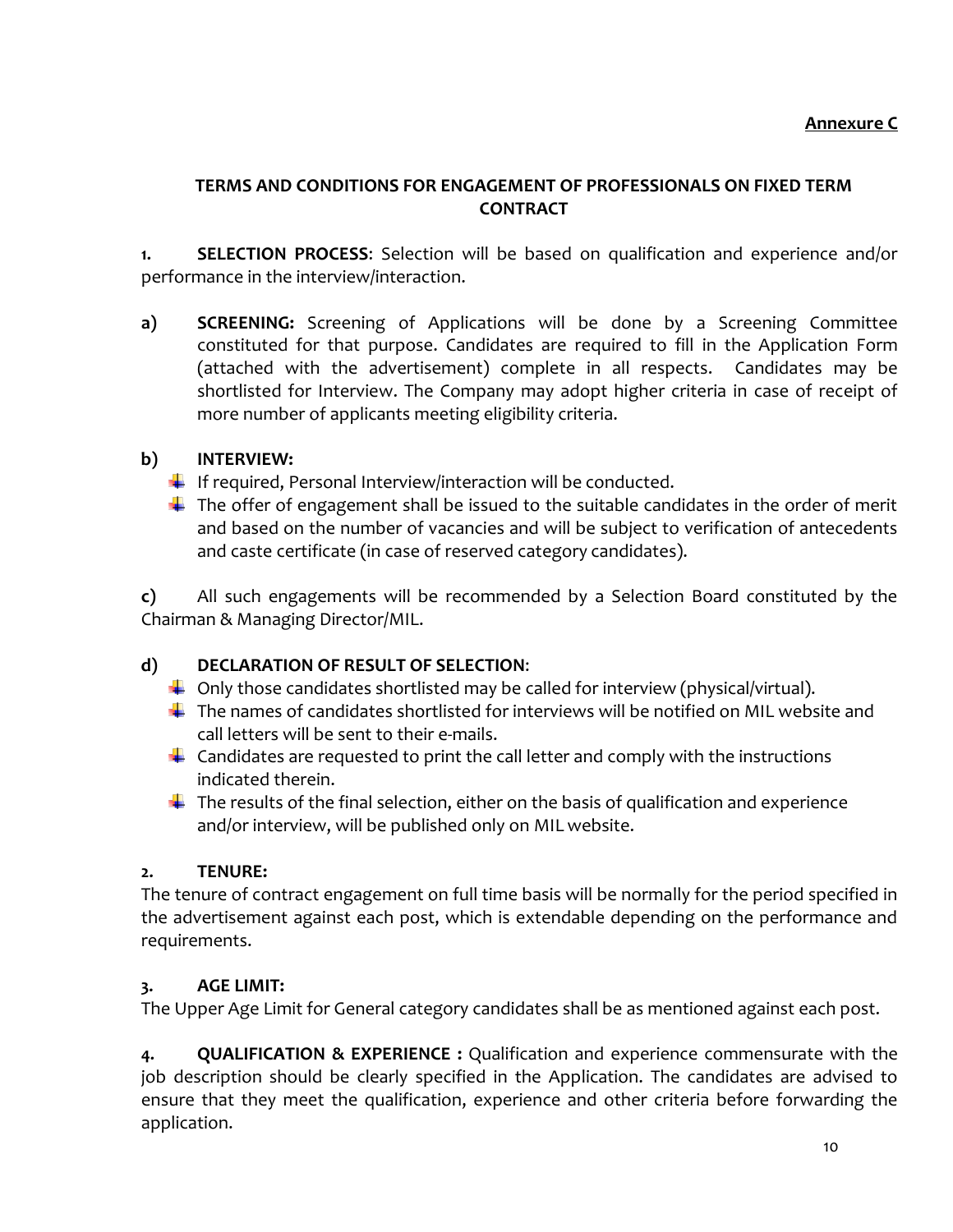# **5. DEFINITION OF POST QUALIFICATION WORK EXPERIENCE:**

5.1. Date of issuance of final mark sheet shall be taken as the date of acquiring qualification. The work experience shall be in full time job on regular salary basis, after acquiring prescribed minimum essential educational qualification.

5.2. In case of intermittent nature of job, the actual days engaged in full time job only will be considered for calculating number of years of experience.

5.3. Any other nature of experience like freelance experience will not be considered as it is not a full-time job and required number of years of experience cannot be established.

5.4. Entrepreneurial experience will not be considered for the purpose of ascertaining required number of years of post qualification experience.

5.5. Period of on-the-job training undertaken by the candidates as Management Trainee (MT) / Executive Trainee (ET) / Graduate Trainee (GT) in PSUs after acquiring the requisite qualification mentioned above shall be considered for determining post qualification work experience.

5.6. Articleship / Internship / Academic Project / Teaching / Research experience shall not be considered as Post Qualification Experience.

5.7. Period of apprenticeship under Apprenticeship Act shall be considered for the purpose of ascertaining required number of years of post qualification experience.

# **6. DOCUMENTARY EVIDENCE FOR WORK EXPERIENCE:**

The candidate is required to submit experience certificate / documentary evidence for establishing work experience as mentioned below;

- 6.1. For Past employment:
- 6.1.1. Work Experience Certificate.

The submission of work experience certificate indicating the date of joining, date of relieving, pay last drawn, pay scale with duration and nature of jobs / specific areas of experience / experience in the relevant fields / Projects handled etc., is compulsory for all the past employments which the candidate is mentioning in the application form. In case experience certificate from any of the past employers is not submitted, it may lead to rejection of the candidature. Therefore, candidates are advised to ensure that the experience certificate indicating the date of joining, date of relieving and other details as mentioned above is attached for minimum requisite experience details mentioned in the application form.

- 6.2. For Current employment
- 6.2.1. Experience Certificate with all the details mentioned above.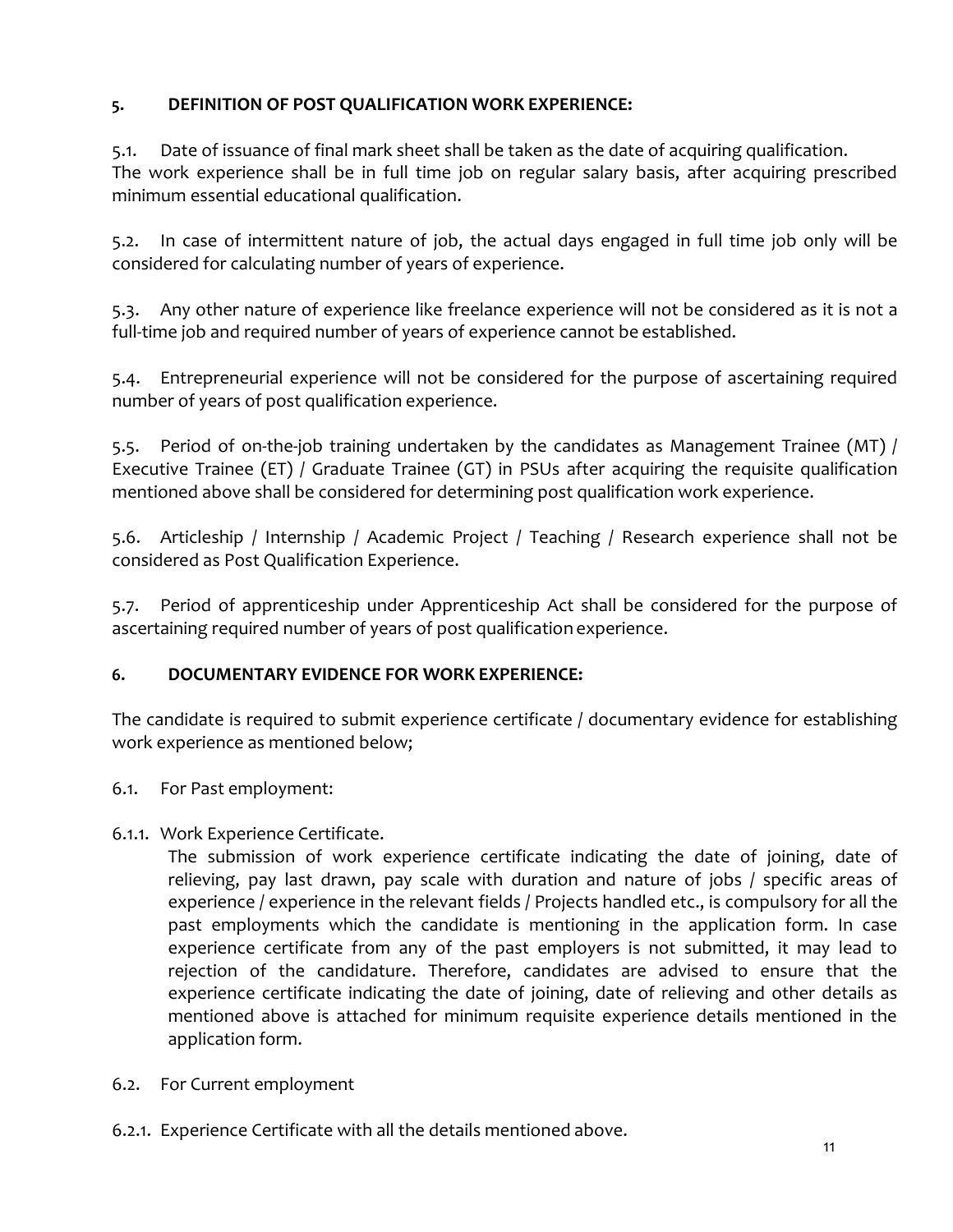6.2.2. Offer letter/ Appointment letter showing the date of joining (Proof of date of joining) mentioned by the candidate in the application form.

OR

 6.2.3. Offer letter / Appointment letter where date of joining is not mentioned along with any other document issued by the employer (including pay slip / identity card issued by employer) where date of joining is clearly mentioned.

And

6.2.4. Proof of continuity of present employment – Latest Pay slips for three months.

**NOTE:** (i) If the candidate is not able to provide experience certificate for current employment, the candidate must submit the documents mentioned at Sl. No. 6.2.2, 6.2.3 & 6.2.3 to prove the continuity in the job.

**(ii)** Self declaration regarding nature of jobs / specific areas of experience / experience in the relevant fields / Projects handled, etc., will not be considered / accepted.

(iii) Non-submission of the documents as mentioned above for establishing requisite experience may lead to rejection of the candidature.

# **7. Remuneration:**

- $\downarrow$  Consolidated monthly remuneration as mentioned against each post in the Advt.
- $\downarrow$  Payment will be made after Tax deduction at source. TDS certificate shall be issued by the Company.

# **8. Other Terms and Conditions**

- (i) **The engagement is purely temporary and contractual and on Fixed Term Basis and it is not against any permanent vacancy. This engagement will not entitle candidates to claim for regular/permanent employment in the Company.** Accordingly, nothing within or relating to the Contract shall establish the relationship of employer and employee, or of principal and agent, between the Company and the contracted Professionals. They will not be entitled for any benefit /compensation/ absorption/ regularization/permanent employment in the Company except the fixed remuneration.
- (ii) The persons engaged on full time basis will not be allowed to take any other assignment during the period of contractual engagement.
- (iii) Total paid leave admissible shall not exceed 15 days in a year.
- (iv) DA, HRA or any other allowances shall not be admissible. No accommodation and Medical facilities will be admissible. However, Company Accommodation may be provided in special cases with the permission of CMD/MIL on payment of applicable licence fees and other charges.
- (v) TA, DA while on official tour will be paid on case to case basis. In case of retired Govt./CPSE personnel, it may be as per his entitlement at the time of retirement. In other cases, it will be decided on case to case basis with the approval of Competent Authority. Company units will provide transit accommodation in their guest houses. Company units may also provide transportation for local travels during such Official tours.
- (vi) The persons engaged can be assigned additional responsibilities/tasks in addition to their specialization and assigned tasks.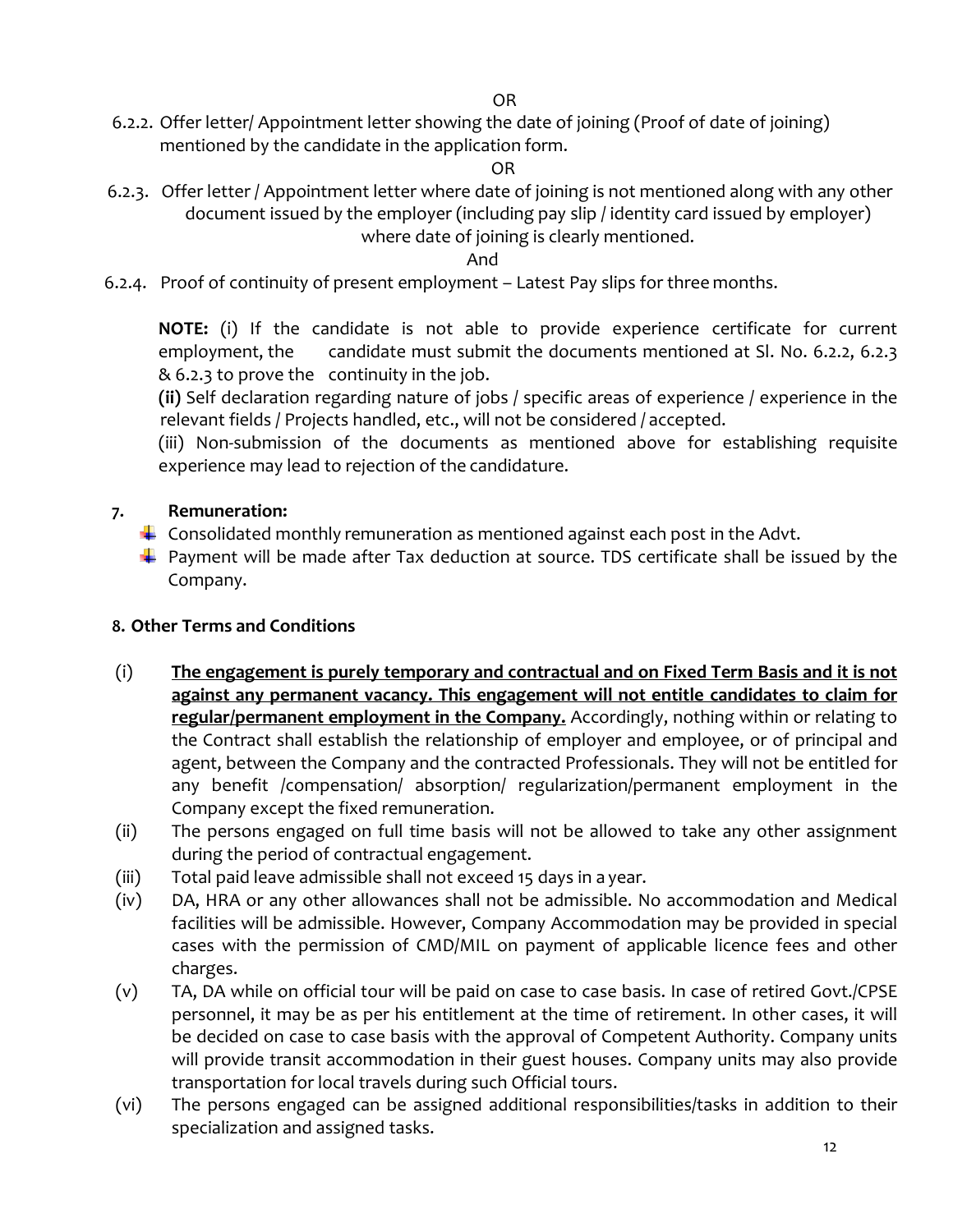- (vii) They will work on full time basis and on all working days as applicable or in operation in the Company. They may also be required to work beyond the normal working hours and on holidays too, in case of functional requirements.
- (viii) The engagement can be discontinued or terminated with one month notice or one month salary as the case may be, by either side without assigning any reasons.
- (ix) The incumbents are liable to be transferred/ posted anywhere in India at the discretion of the Company.
- (x) Those working must submit NOC at the time of Interview and should submit proper relieving letter from present employer in the event of selection.
- (xi) The cut-off date for age, qualification and experience will be the date of advertisement.
- (xii) Date of issuance of final mark sheet shall be taken as the date of acquiring qualification.
- (xiii) Relaxation of age for SC/ST/OBC- NCL/PWD and Ex-Servicemen/ J&K domicile category will be as per Govt. of India guidelines. Reserved category candidates applying against unreserved post shall be treated as General category and no relaxation shall be given. The reserved category candidates are required to submit the caste / category certificate in prescribed format of Government of India, issued by the competent authority. OBC candidates belonging to creamy layer category should apply as general category and against general vacancies only.
- (xiv) The minimum qualification requirement in terms of percentage of marks/division will be appropriately relaxed for the Candidates belonging to SC, ST and PWD category.
- (xv) Only full time regular courses will be considered as qualification and all qualifications should be recognized by AICTE/UGC/appropriate Indian Statutory Authorities. Wherever CGPA/ OGPA or letter grade in a Degree is awarded, equivalent percentage of marks should be indicated in the application as per norms adopted by University/ Institutes. Candidates will be required to submit documentary proof/ certificate to this effect from the Institute/ University at the time of Interview, if called for the same.
- (xvi) Mere submission of Application does not guarantee the adequacy of candidature for being considered for further selection process. Mere fulfilling of eligibility criteria shall not confer any right to the applicant for being called for interview/appointment. Canvassing in any form will disqualify the candidate.
- (xvii) Candidate will have to bring an original valid Photo ID (Aadhaar Card, etc.) and other original documents for verification at the time of interview/ medical/ joining, if called for.
- (xviii) MIL also reserves the right to cancel/amend the advertisement and/or the selection process there under. The number of positions filled may increase or decrease depending on the requirement of MIL.
- (xix) No TA/ DA shall be paid to any candidate for attending interview in MIL.
- (xx) Engagement of the selected candidate will be subject to medical fitness by the Medical Officer nominated by MIL.
- **(xxi) Police verification report (PVR) is a pre-condition for engagement of the selected candidates. Candidates will have to obtain a formal Police verification report before joining. Necessary Medical Insurance policy for self may also be submitted at the time of joining withMIL.**
- **(xxii) No correspondence will be entertained from the candidates not selected/ interviewed.**